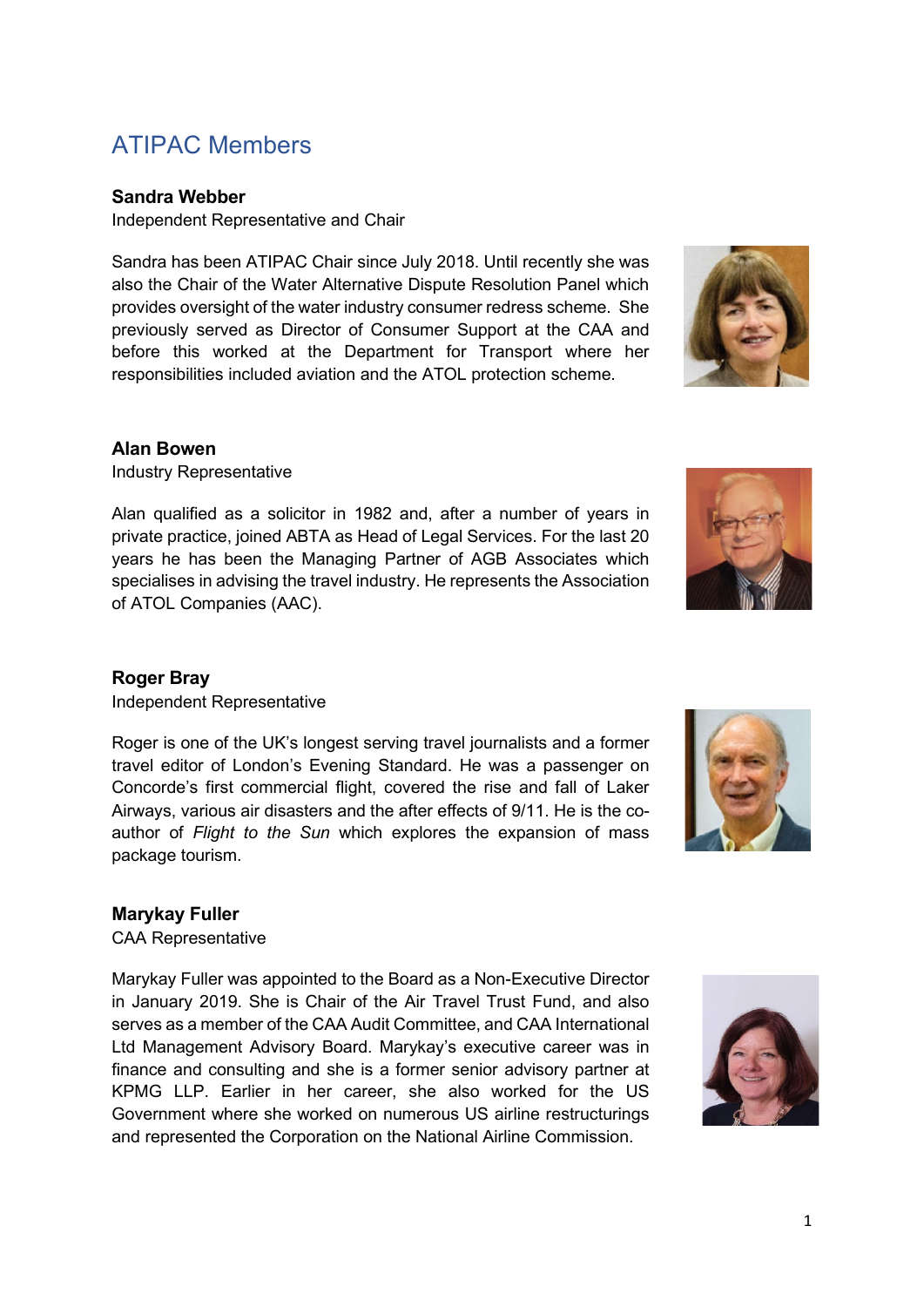# **Prof. David Grant** Independent Representative

David is Emeritus Professor of Law at Northumbria University. He is the co-author of Holiday Law (Sweet & Maxwell) with Stephen Mason and Simon Bunce. He has written and lectured extensively on travel law.

# **Rachel Jordan**

Industry Representative

Rachel is ABTA's Director of Membership and Financial Protection. Prior to this she worked within professional services at KPMG and EY. During this time she has advised some of the world's largest insurance companies on complex regulatory and risk matters, including global strategy, transformation and Brexit preparation. Prior to consulting, Rachel spent five years at the Financial Ombudsman Service - initially as a Senior Adjudicator, before being appointed as Ombudsman - where she acted as an independent point of liaison between consumers and financial businesses, to resolve disputes.

# **Noel Josephides**

Industry Representative

Noel is Chair of Sunvil Holidays Ltd. He represents the Association of Independent Tour Operators (AITO), of which he is a Director. He is also the Chair of the ABTA membership committee.

**Dale Keller**

Industry Representative

Dale is the Chief Executive of the Board of Airline Representatives in the UK (BAR UK). He has 25 years' experience in the aviation, travel and tourism industries. He represents BAR UK on the Committee.







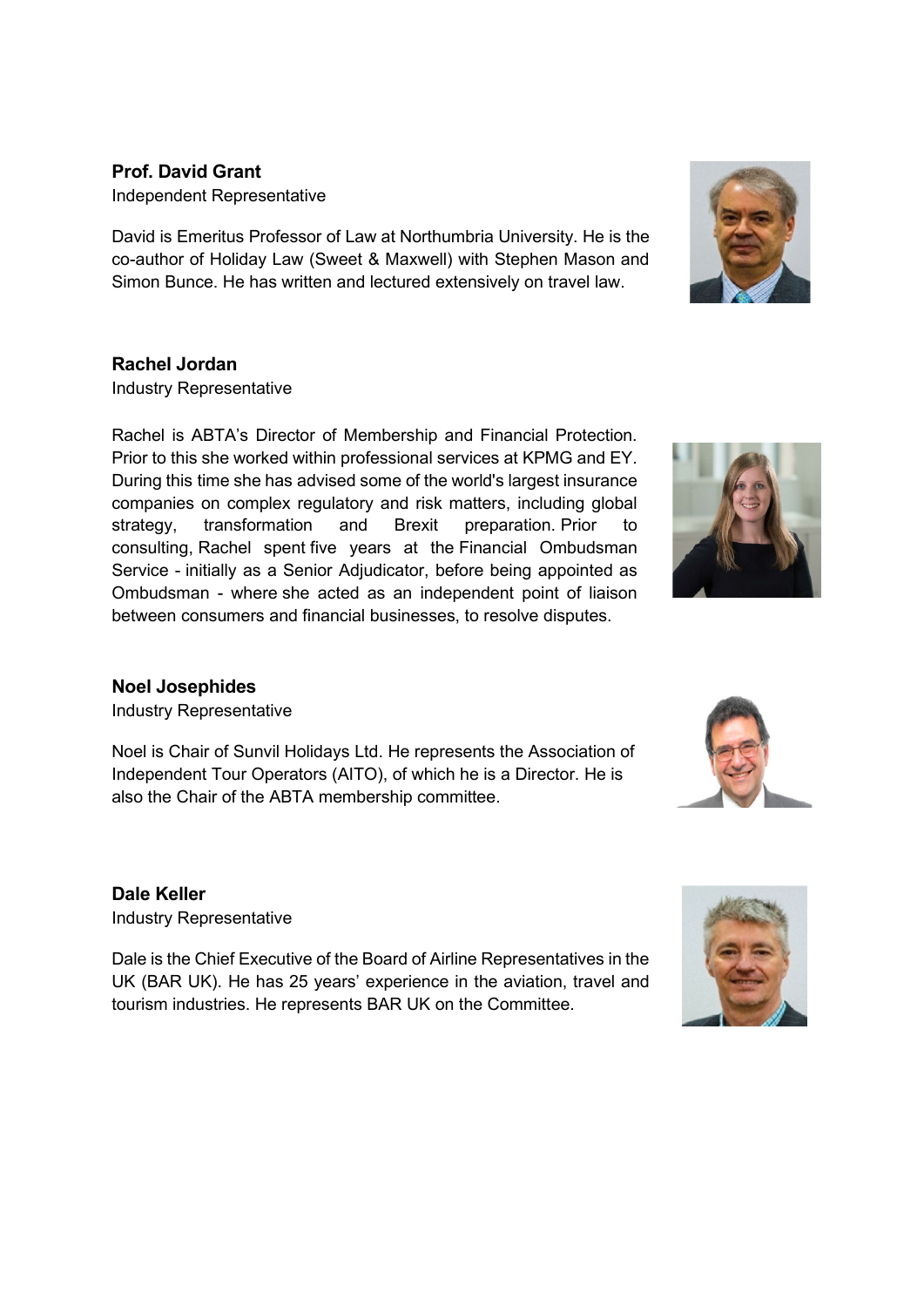## **Gary Lewis**

Industry Representative

Gary became Chief Executive Officer of The Travel Network Group in early January 2016 following a successful management buyout of the Group. He was instrumental in delivering the first CAA Franchise arrangement in 2003 which still today provides the basis for Travel Trust Association Members to gain individual ATOL membership.

# **Julia Lo Bue-Said**

Industry Representative

Julia was appointed Advantage's Chief Executive Officer in 2018 and has a 25 year tenure with the business. Julia sits on both group and subsidiary Boards and under her leadership, profitability and shareholder value have grown. In September 2021, Julia was awarded The Travel Legend Award at The Travel Industry Awards in recognition of her part in leading the travel industry's recovery, driving change and representing the sector tirelessly through the Covid-19 pandemic.

#### **Joel Reindorp**

Industry Representative

Joel is Senior Legal Advisor at easyJet where he is responsible for commercial and consumer-related legal matters. He previously served in the legal team at Monarch Airlines, gaining key insight into the industry regime. He advised both in private practice and in-house prior to his move into airlines.

# **Paul Smith**

CAA Representative

Paul was appointed to the board as Group Director of Consumers and Markets on 24 May 2018. Before joining the CAA, he was the Head of Policy at the Payment Services Regulator, part of the UK's Financial Conduct Authority, since January 2016. Paul has also previously held the position of Chief Executive of the Australian Energy Market Commission as well as a number of senior positions with Ofgem and Ofcom.